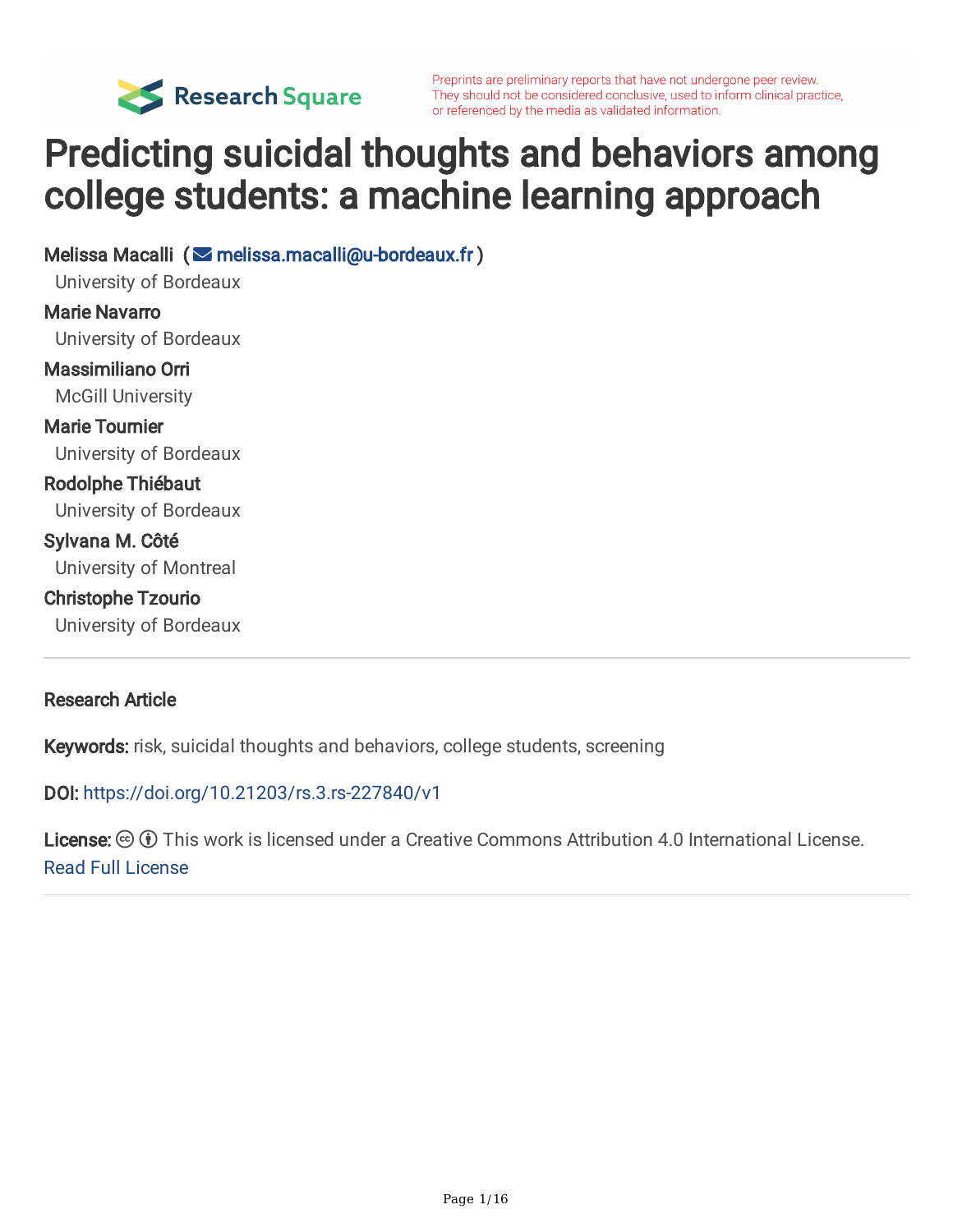# Abstract

Suicidal thoughts and behaviors are prevalent among college students. Yet little is known about screening tools to identify students at higher risk. We aimed to develop a risk algorithm to identify the main predictors of suicidal thoughts and behaviors among college students within one-year of baseline assessment. We used data collected in 2013–2019 from the French i-Share cohort, a longitudinal population-based study including 5066 volunteer students. To predict suicidal thoughts and behaviours at follow-up, we used random forests models with 70 potential predictors measured at baseline, including sociodemographic and familial characteristics, mental health and substance use. Model performance was measured using the area under the receiver operating curve (AUC), sensitivity, and positive predictive value. At follow-up, 17.4% of girls and 16.8% of boys reported suicidal thoughts and behaviors. The models achieved good predictive performance: AUC, 0.8; sensitivity, 79% for girls, 81% for boys; and positive predictive value, 40% for girls and 36% for boys. Among the 70 potential predictors, four showed the highest predictive power: 12-month suicidal thoughts, trait anxiety, depression symptoms, and selfesteem. We identified a parsimonious set of mental health indicators that accurately predicted one-year suicidal thoughts and behaviors in a community sample of college students.

## Introduction

College students are vulnerable to mental health problems and suicidal thoughts and behaviors (STB).<sup>1,2</sup> In a large study in eight countries the 12-month prevalence rates were 17.2% for suicidal ideation, 8.8% for suicidal planning, and 1.0%, for suicide attempt. $^3$  Factors that may contribute to the increased risk of STB in this population include the transition from high-school to university, increasing workload, increased psychosocial stress and academic pressures, and adaptation to a new environment. <sup>4</sup> Avoiding the onset or aggravation of STB requires early detection of students at risk, to help them access mental health services or having them engaged in coaching strategies.<sup>5,6</sup> However, identifying students with STB is challenging due to limited resources on campus, $^7$  and because college students may be reluctant to share information about their mental health. Effective screening would require (1) the identification of characteristics that predict STB; and (2) minimally intrusive questions integrated into short assessments easier to administer to large populations. Most previous studies of STB prediction in students have been based on logistic regression models that account for a limited number of predictors, and have provided association measures.<sup>8,9</sup> However, the identification of factors associated with STB does not necessarily imply that they could help predict future STB<sup>10,11</sup> and for that, models specifically designed for prediction are needed. Moreover, some variables used in previous studies (e.g., psychiatric assessment)<sup>12</sup> are impractical to assess in a large population of students as they require the expertise of a trained clinician. As pointed out in a recent paper summarizing 50 years of research on STB, further research should shift from identification of risk factors associated with STB to focus on developing predictive algorithms using machine learning methods.<sup>13</sup> Such methods enable the inclusion of several risk and protective factors, while accounting for their potential interactions,<sup>14,15</sup> which is consistent with the shared concept that STB result from complex interactions between social, psychiatric, psychological, and environmental factors. 16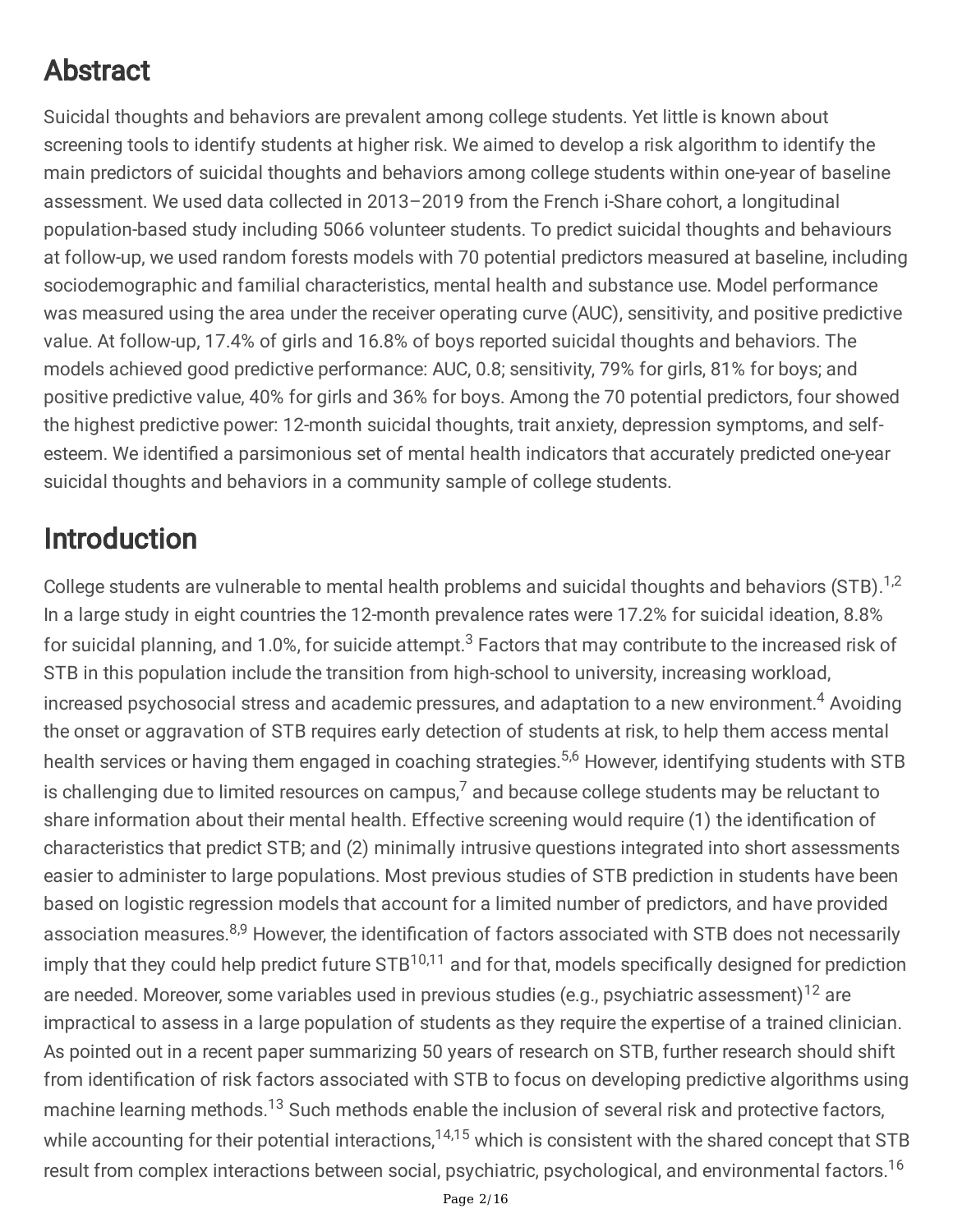In this study we applied a machine learning method to develop an algorithm to predict STB in the next 12 months after baseline assessment using a large longitudinal cohort of French university students. All analyses were stratified by gender as recommended.  $16-18$ 

## **Results**

### Description of the sample

The final study population comprised 5066 students, including 4005 (79.1%) girls and 1061 (20.9%) boys. Of the 5066 participants, 874 (17.3%) students reported experiencing STB in the past 12 months (17.1% reported suicidal ideation and 0.7% suicide attempts). The STB prevalence did not significantly differ between girls (n = 696; 17.4%) and boys (n = 178; 16.8%). Among the 874 students who reported STB, 61.3% (n = 536) had reported 12-month suicidal thoughts (with or without history of lifetime suicide attempts), and 14.6% (n = 128) had reported a lifetime suicide attempt at baseline.

The main baseline characteristics did not significantly differ according to gender (Table 1). The mean participant age was 20.7 years (SD 2.6). Over one-third of the sample (n = 1932; 38.1%) was in their first year of university education. The majority of the students lived alone in an apartment (n = 1544; 30.5%) or at their parents' home (n = 1495; 29.5%), and 17.5% (n = 884) described their current economic situation as difficult or very difficult. The most prevalent indicators of childhood adversity were maternal depression history (n = 1536; 30.3%) and parental divorce or separation (n = 1484; 29.3%). At baseline, one in five students reported 12-month suicidal thoughts ( $n = 1072$ ; 21.2%) and 5.4% ( $n = 275$ ) reported a lifetime suicide attempt.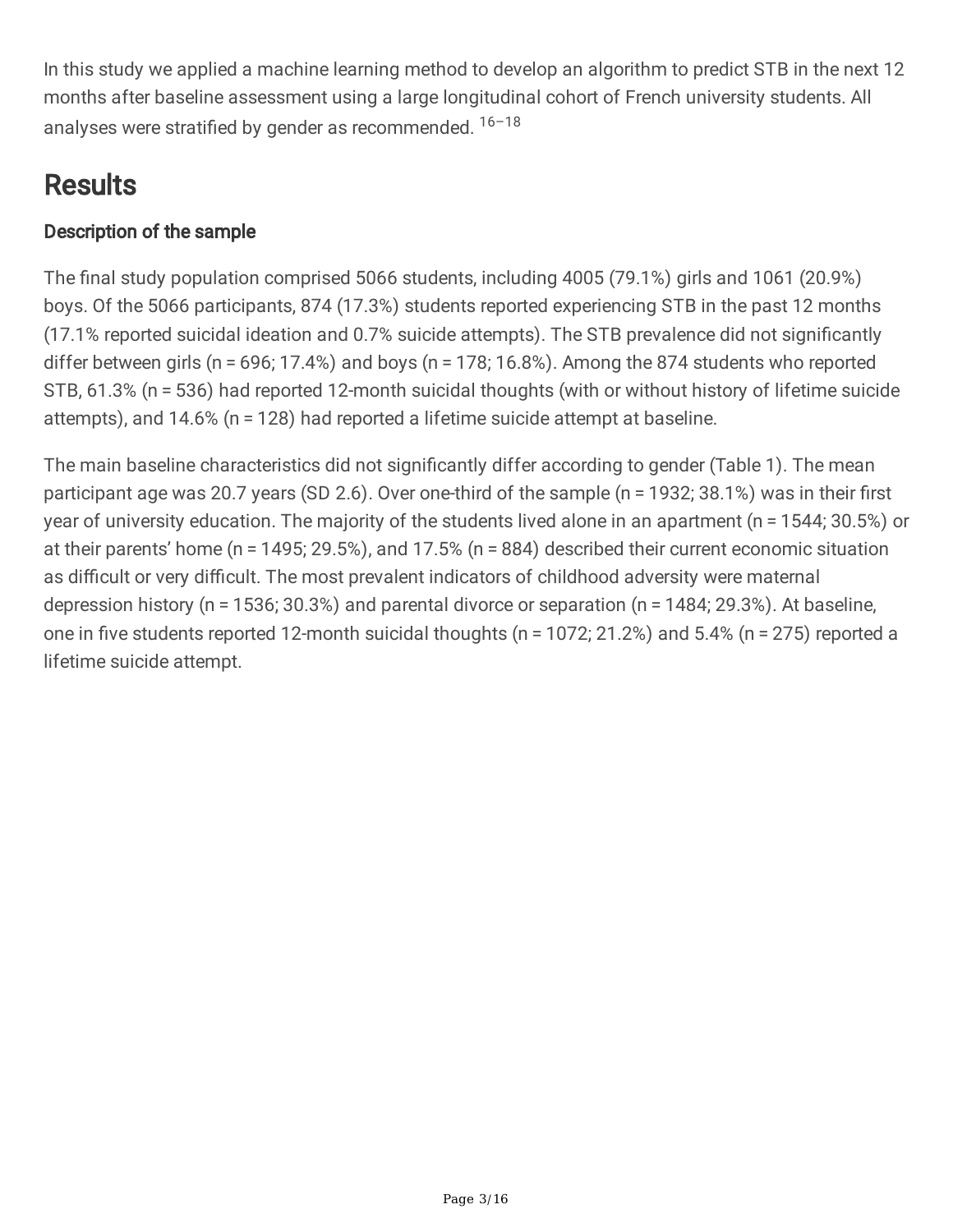|                                                     | Girls ( $n =$<br>Total Sample (n =<br>4005)<br>5066) |             | Boys ( $n =$<br>1061) |  |  |
|-----------------------------------------------------|------------------------------------------------------|-------------|-----------------------|--|--|
| Age in years, mean (SD)                             | 20.7(2.6)                                            | 20.7(2.6)   | 21.2(2.7)             |  |  |
| <b>Accommodation type</b>                           |                                                      |             |                       |  |  |
| At parents' home                                    | 1496 (29.5)                                          | 1166(29.1)  | 330(31.1)             |  |  |
| University residence                                | 569 (11.2)                                           | 442 (11.0)  | 127(12.0)             |  |  |
| In apartment, couple, colocation                    | 1276 (25.2)                                          | 1028(25.7)  | 248 (23.4)            |  |  |
| In apartment, alone                                 | 1544 (30.5)                                          | 1216(30.3)  | 328 (30.9)            |  |  |
| <b>Missing</b>                                      | 181(3.6)                                             | 153(3.8)    | 28(2.6)               |  |  |
| <b>Opinion on resources</b>                         |                                                      |             |                       |  |  |
| Satisfactory to very satisfactory                   | 4182 (82.6)                                          | 3282 (82.0) | 900 (84.8)            |  |  |
| Unsatisfactory to totally<br>unsatisfactory         | 884 (17.5)                                           | 723(18.1)   | 161(15.2)             |  |  |
| Year of study                                       |                                                      |             |                       |  |  |
| First year                                          | 1932 (38.1)                                          | 1602(40.0)  | 330(31.1)             |  |  |
| Second year and higher                              | 3134(61.9)                                           | 2403 (60.0) |                       |  |  |
| Perceived parental support in childhood             |                                                      |             |                       |  |  |
| Moderate to very high                               | 4623 (91.3)                                          | 3361(91.4)  | 962 (90.7)            |  |  |
| Low to none                                         | 386(7.6)                                             | 304(7.6)    | 82(7.7)               |  |  |
| Missing                                             | 57(1.1)                                              | 40(1.0)     | 17(1.6)               |  |  |
| <b>Parental divorce</b>                             |                                                      |             |                       |  |  |
| Yes                                                 | 1484 (29.3)                                          | 1192 (29.8) | 292(27.5)             |  |  |
| <b>No</b>                                           | 3447 (68.0)                                          | 2708 (67.6) | 739 (69.7)            |  |  |
| <b>Missing</b>                                      | 135(2.7)                                             | 105(2.6)    | 30(2.8)               |  |  |
| <b>Paternal depression history</b>                  |                                                      |             |                       |  |  |
| Yes                                                 | 856 (16.9)                                           | 719 (18.0)  | 137(12.9)             |  |  |
| <b>No</b>                                           | 3536 (69.8)                                          | 2758 (68.9) | 778 (73.3)            |  |  |
| Missing                                             | 674 (13.3)                                           | 528 (13.2)  | 146 (13.8)            |  |  |
| All data presented as n (%) unless otherwise noted. |                                                      |             |                       |  |  |

Table 1 Sample characteristics at baseline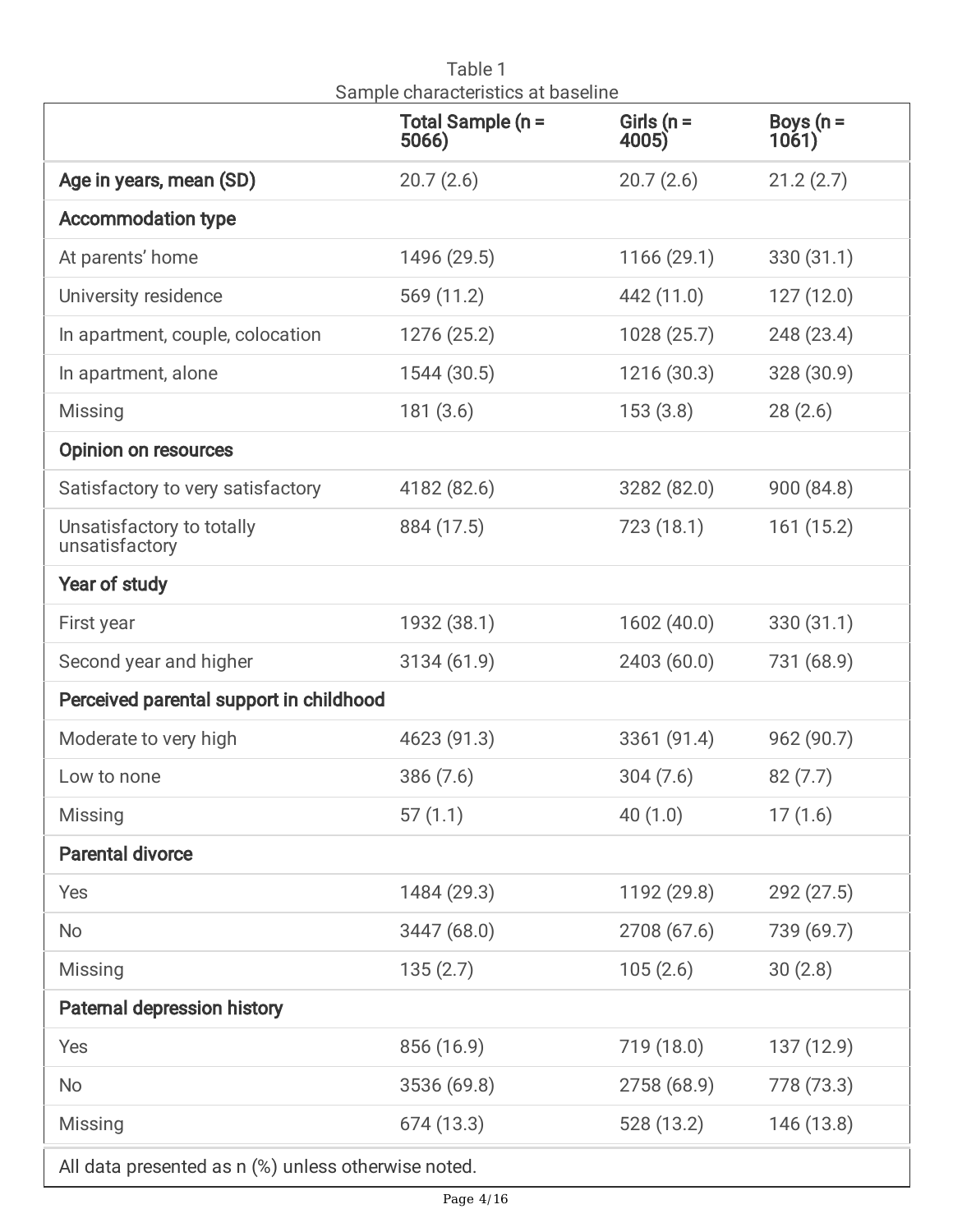|                                                     | Total Sample (n =<br>5066) | Girls ( $n =$<br>4005) | Boys ( $n =$<br>1061) |  |
|-----------------------------------------------------|----------------------------|------------------------|-----------------------|--|
| <b>Maternal depression history</b>                  |                            |                        |                       |  |
| Yes                                                 | 1536 (30.3)                | 1256 (31.4)            | 280(26.4)             |  |
| <b>No</b>                                           | 3010 (59.4)                | 2346 (58.6)            | 664 (62.6)            |  |
| Missing                                             | 520 (10.3)                 | 403 (10.1)             | 117(11.0)             |  |
| 12-month suicidal ideation                          |                            |                        |                       |  |
| Yes                                                 | 1072 (21.2)                | 850 (21.2)             | 222(20.9)             |  |
| <b>No</b>                                           | 3856 (76.1)                | 3038 (75.9)            | 818(77.1)             |  |
| Missing                                             | 138(2.7)                   | 117(2.9)               | 21(2.0)               |  |
| Lifetime suicide attempts                           |                            |                        |                       |  |
| Yes                                                 | 275(5.4)                   | 228(5.7)               | 47(4.4)               |  |
| <b>No</b>                                           | 4696 (92.7)                | 3695 (92.3)            | 1001 (94.3)           |  |
| Missing                                             | 95(1.9)                    | 82(2.1)                | 13(1.2)               |  |
| All data presented as n (%) unless otherwise noted. |                            |                        |                       |  |

### Prediction of suicidal thoughts and behaviors

Among girls, the predictive model had an out-of-bag error of 24.6%, suggesting the overall misclassification of a quarter of the female participants. Among boys, the out-of-bag error was 28.1%. The model showed an AUC of 0.84 (95% CI 0.83–0.86) for girls, indicating a discrimination 68% better than chance, and 0.82 (95% CI 0.79–0.86) for boys (Fig. 1). The sensitivity was 0.79 for girls and 0.81 for boys, indicating that the model correctly predicted 79–81% of the actual cases (Table 2). The predictive positive values were 0.40 and 0.36 for girls and boys, respectively, meaning that 40% and 36% of predicted cases were actually cases. Analysis of the variables' importance for the prediction, as measured by the mean decrease in accuracy, revealed that the following four variables were the most predictive in both girls and boys: 12-month suicidal thoughts at baseline, self-esteem, trait anxiety, and depression symptoms (Fig. 2).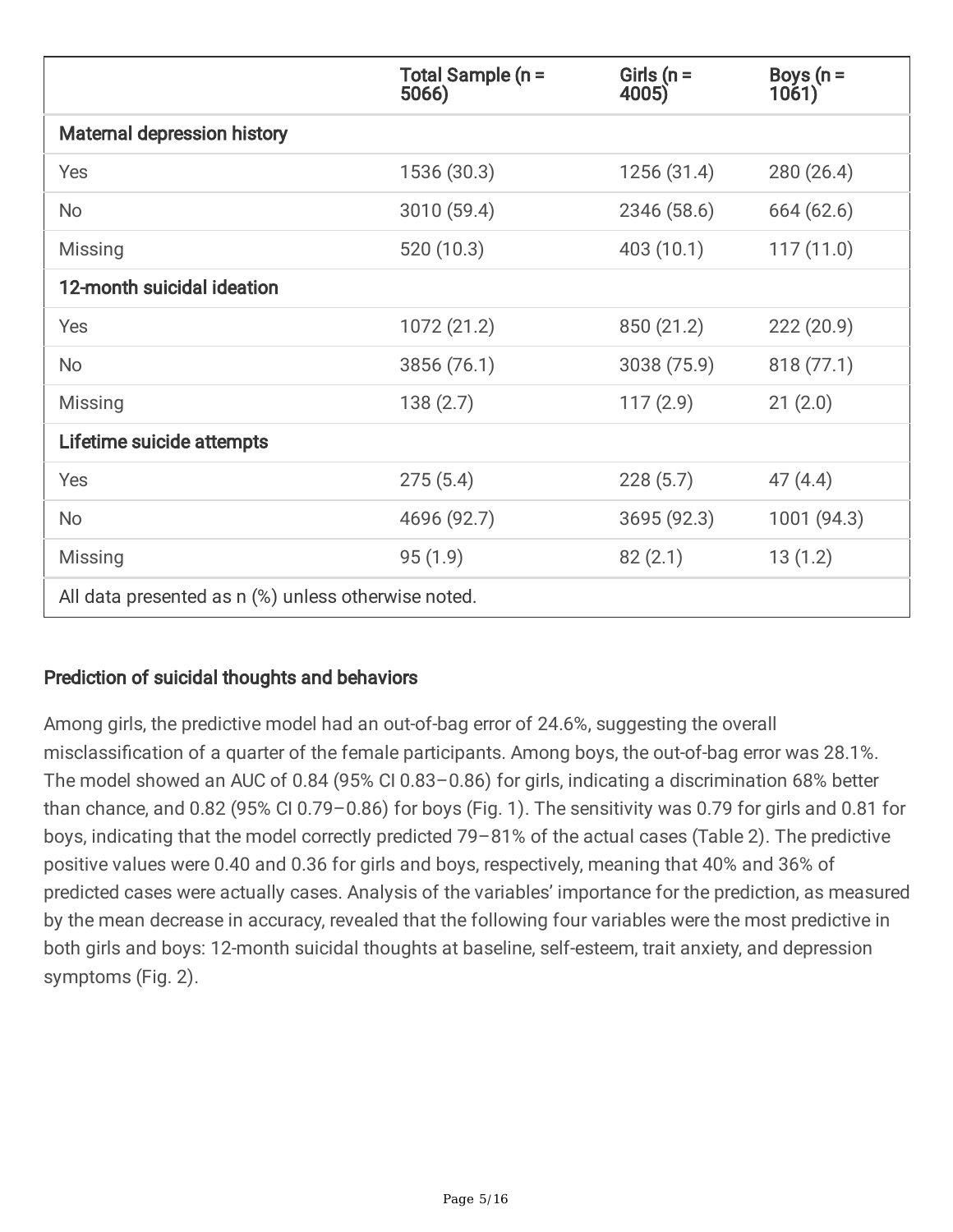|                                                            | Predictive performances inethics<br><b>Girls</b> |                                                                       |                                                                 | <b>Boys</b>              |                                                                          |                                                                        |
|------------------------------------------------------------|--------------------------------------------------|-----------------------------------------------------------------------|-----------------------------------------------------------------|--------------------------|--------------------------------------------------------------------------|------------------------------------------------------------------------|
|                                                            | <b>All</b><br>predictors                         | All predictors<br>without<br>baseline<br>suicidal<br><b>behaviors</b> | All<br>predictors<br>and<br>childhood<br>adversity<br>variables | <b>All</b><br>predictors | <b>All</b><br>predictors<br>without<br>baseline<br>suicidal<br>behaviors | <b>All</b><br>predictors<br>and<br>childhood<br>adversity<br>variables |
| Out-of-Bag<br>error $(\%)$                                 | 24.6                                             | 27.7                                                                  | 25.2                                                            | 28.1                     | 27.1                                                                     | 28.6                                                                   |
| Area under<br>the curve<br>(95%<br>Confidence<br>Interval) | 0.84<br>(0.83; 0.86)                             | 0.79<br>(0.77; 0.81)                                                  | 0.82<br>(0.79; 0.86)                                            | 0.82<br>(0.79; 0.86)     | 0.76<br>(0.72; 0.79)                                                     | 0.75<br>(0.67; 0.83)                                                   |
| <b>Sensitivity</b>                                         | 0.79                                             | 0.71                                                                  | 0.79                                                            | 0.81                     | 0.65                                                                     | 0.76                                                                   |
| <b>Positive</b><br>predicted<br>value                      | 0.40                                             | 0.35                                                                  | 0.37                                                            | 0.36                     | 0.35                                                                     | 0.22                                                                   |

Table 2 Predictive performances metrics

### Secondary analyses

We repeated these analyses excluding baseline STB from the potential predictors, and found that the predictive performances were only slightly lower than in the main analyses. For girls and boys, respectively, the AUC was 0.79 and 0.76, and the sensitivity was 0.71 and 0.65. Variable importance for the prediction was the same between girls and boys, with the following four main predictive variables: trait anxiety, self-esteem, depression symptoms, and perceived stress (Fig. 3). We then fitted our random forests models among the 1497 girls and 414 boys who answered the childhood adversity questionnaire. The predictive performances were similar for girls (AUC 0.79; sensitivity of 79%) and boys (AUC 0.75; sensitivity of 76%). In girls, the four main predictive variables were baseline suicidal thoughts, depression symptoms, self-esteem, and trait anxiety. In boys, the four top predictors were 12-month suicidal thoughts, perceived stress, trait anxiety and self-esteem (Supplementary Fig. 1.). Thus, in both genders, childhood adversity variables did not contribute to STB prediction.\

## **Discussion**

Using random forests models in this large sample of college students we found that four main baseline variables predicted STB at 12-month: suicidal thoughts at baseline, trait anxiety, depression symptoms, and self-esteem. The model including these variables showed good predictive performance (AUC = 0.8)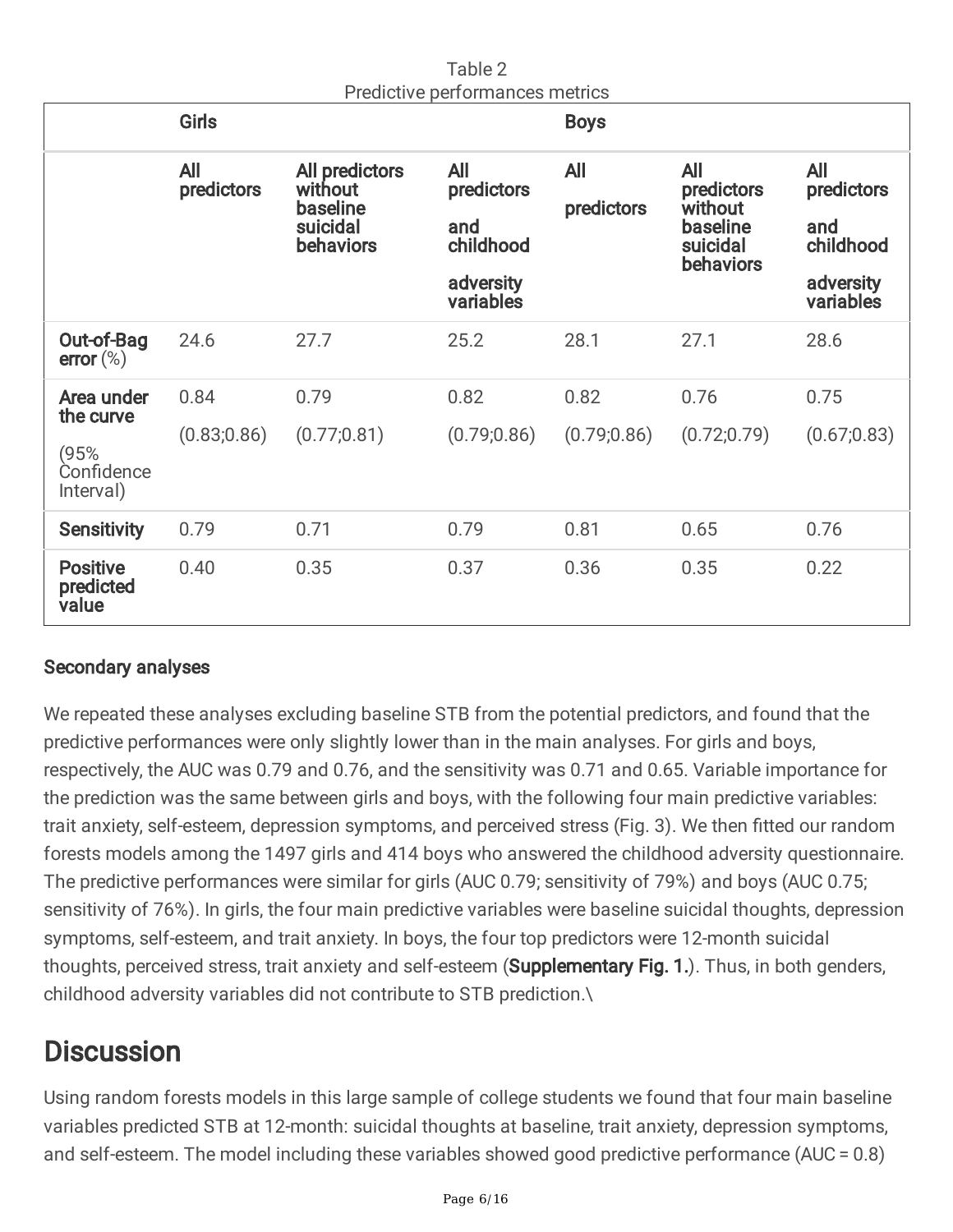estimated using cross-validation. In sensitivity analyses excluding baseline STB, the main predicting variables were trait anxiety, depression symptoms, self-esteem, and perceived stress. These predictors did not differ according to gender, and all models showed similar good predictive performances. Finally, childhood adversity variables did not contribute to STB prediction.

To our knowledge, only two prior studies have developed STB predictive models in students and reported comparable predictive performances to our study. One study used the random forests method to predict suicide attempts among medical students, using a cross-sectional design.<sup>19</sup> The other study used a logistic regression model to develop a risk-screening algorithm for persistence of suicidal behaviors during college. 20

STB prediction was not influenced by childhood trauma or perceived parental support, which are usually strongly associated with STB in young adults.<sup>21,22</sup> These results are in line with previous studies.<sup>20,23</sup> This finding highlights that association doesn't necessarily means prediction,  $^{11}$  and that proximal risk factors of STB may be better than distal one for predicting one-year STB.

We identified a small number of major predictors that ensured high accuracy in STB prediction. These predictors, derived from short and commonly used questionnaires, may help developing a large-scale screening tool for university students. For example, they could be integrated into a short online screening administered upon college entrance. An online questionnaire may prove acceptable to students, and would provide an alternative to mental health assessment by a physician for students who are often reluctant to disclose sensitive personal information in face-to-face interviews.<sup>24,25</sup>

The quantitatively most important predictor was suicidal thoughts at baseline. 20,26 Likewise, anxiety and depression were often comorbid with STB in students.<sup>27</sup> After excluding baseline STB, we found the same main three variables as in the main models, but with an increased prediction importance. Interestingly, self-esteem emerged as one of the main predictors of STB. Low self-esteem is known to be a part of social anxiety, and to overlap with depression, both of which are associated with STB.<sup>28</sup> Selfesteem, which is an important marker of psychological vulnerability in young adults<sup>29-31</sup> has also been found associated with suicidality.<sup>32</sup> Our study showed that self-esteem is an independent and prominent predictive marker of STB and should therefore be used in a screening tool.

Overall, our results suggested that baseline suicidal ideation associated with four validated psychological scales (Rosenberg scale for self-esteem, STAI-YB Spielberger scale for trait anxiety, PHQ-9 for depression, and perceived stress scale PSS-4) are informative enough to identify students who will present STB at the one-year assessment.

Key strengths of this study are the large sample of students and the longitudinal design. Since there are many different paths to STB, accurate STB prediction requires the consideration of a complex combination of a large number of factors.<sup>13</sup> The i-Share baseline questionnaire includes a large number of variables, which enabled analyses with a large number of potential STB predictors (70 in the main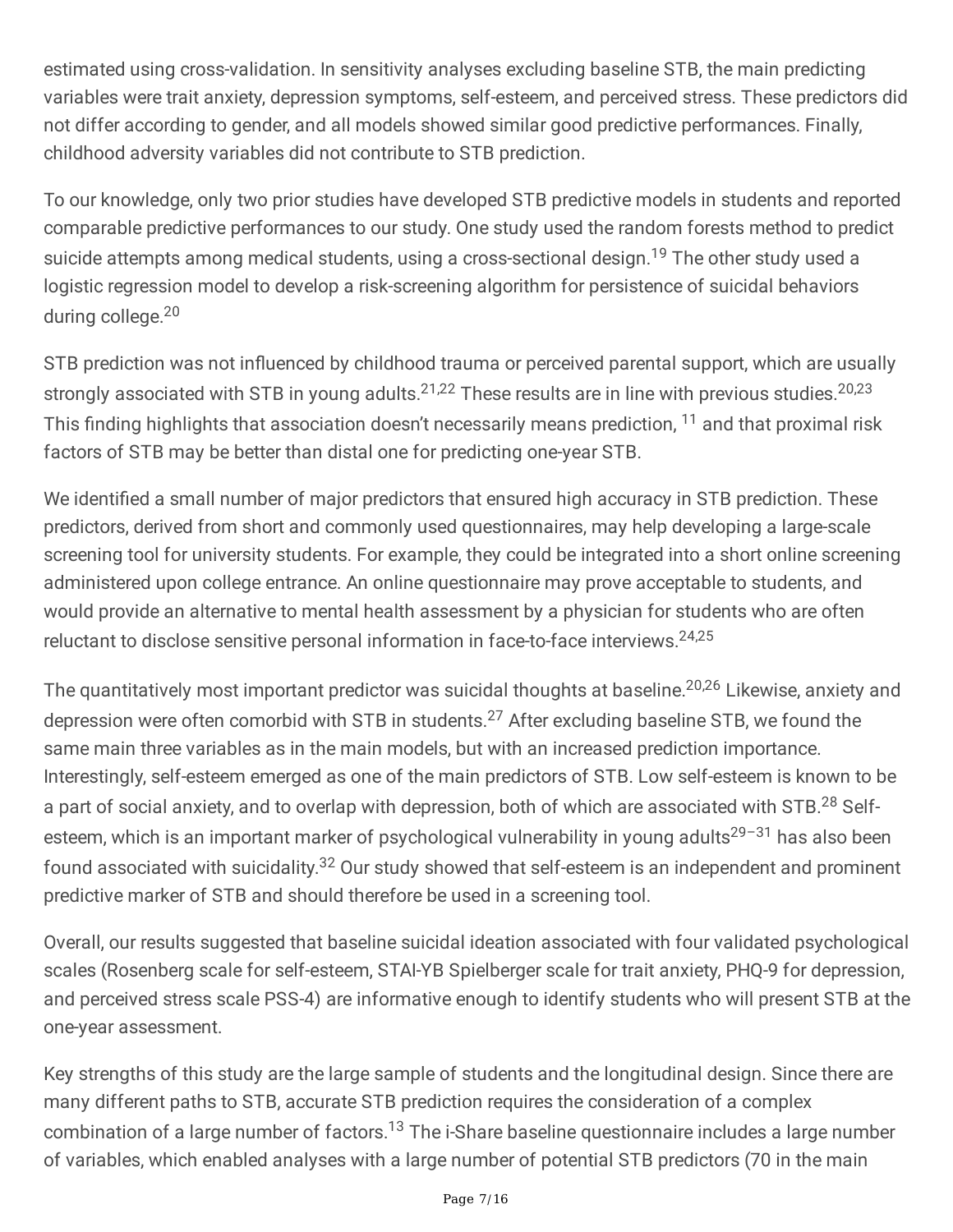analyses and 87 for the secondary analyses). Our analyses were conducted following the current recommendations and best methods for prediction analysis, especially the use of different samples for creating the predictors and then for calculating the predictive performance, which prevents the performance measures from being overfitted.<sup>10,11</sup> The variables identified as main predictors of STB were consistent across main and secondary analyses, suggesting robust and consistent findings. Some limitations should nevertheless be acknowledged when interpreting the results. First, the follow-up response rate (33.5%) was moderate, as is common in longitudinal studies with students<sup>33</sup> and differences were observed between respondents and non-respondents in the follow-up. These differences were not major (proportions were similar) and should have a limited impact when identifying STB predictors. Nevertheless, caution is needed regarding the external validity of our results and the possibility of generalizing conclusions to all students and to all settings. Second, girls were over-represented in our sample, and our sample might not be representative of the whole student population. Third, the selfreported questionnaires could lead to information and recall bias, particularly if participants underreported their frequency of STB due to concerns about social desirability. However, such under-reporting is likely to be reduced by the use of an online questionnaire. Additionally, and more importantly, relying on other data (e.g., clinical assessment) would defeat our aim of finding easily assessable predictors of SBT in large university student samples. Finally, we could not strictly separate analyses between suicidal ideation and suicide attempts due to the small number of one-year suicide attempts in our sample.

In conclusion, we identified a parsimonious number of predictors that can be used to accurately identify students who will present STB within one-year from the predictor assessment. Pending replication of these results in other studies, these predictors may be used to develop a screening tool to be routinely used among university students. For example, a web-based screening tool could represent a promising approach for identifying students at suicide risk and to refer them to counselling and mental health services.

# **Methods**

### Study design and participants

Our study sample comprised participants in the ongoing internet-based Students' Health Research Enterprise (i-Share) project—a prospective population-based study on students' health which was launched in some French universities in 2013. Students were informed about the purpose and aims of the study through flyers, communications in classes or social media. To be eligible students must be registered at a university or higher education institute, be at least 18 years of age, and be able to read and understand French. Volunteers provided an on-lined informed consent. The enrolment procedure has been previously described. 34

The i-Share protocol was approved by the "Commission nationale de l'informatique et des libertés" (CNILNational Commission of Informatics and Liberties) (number: DR-2013-019), which ensures that data collection does not violate freedom, rights, or human privacy. At enrolment (i.e., baseline assessment), self-administered on-line questionnaires collected sociodemographic characteristics, physical and mental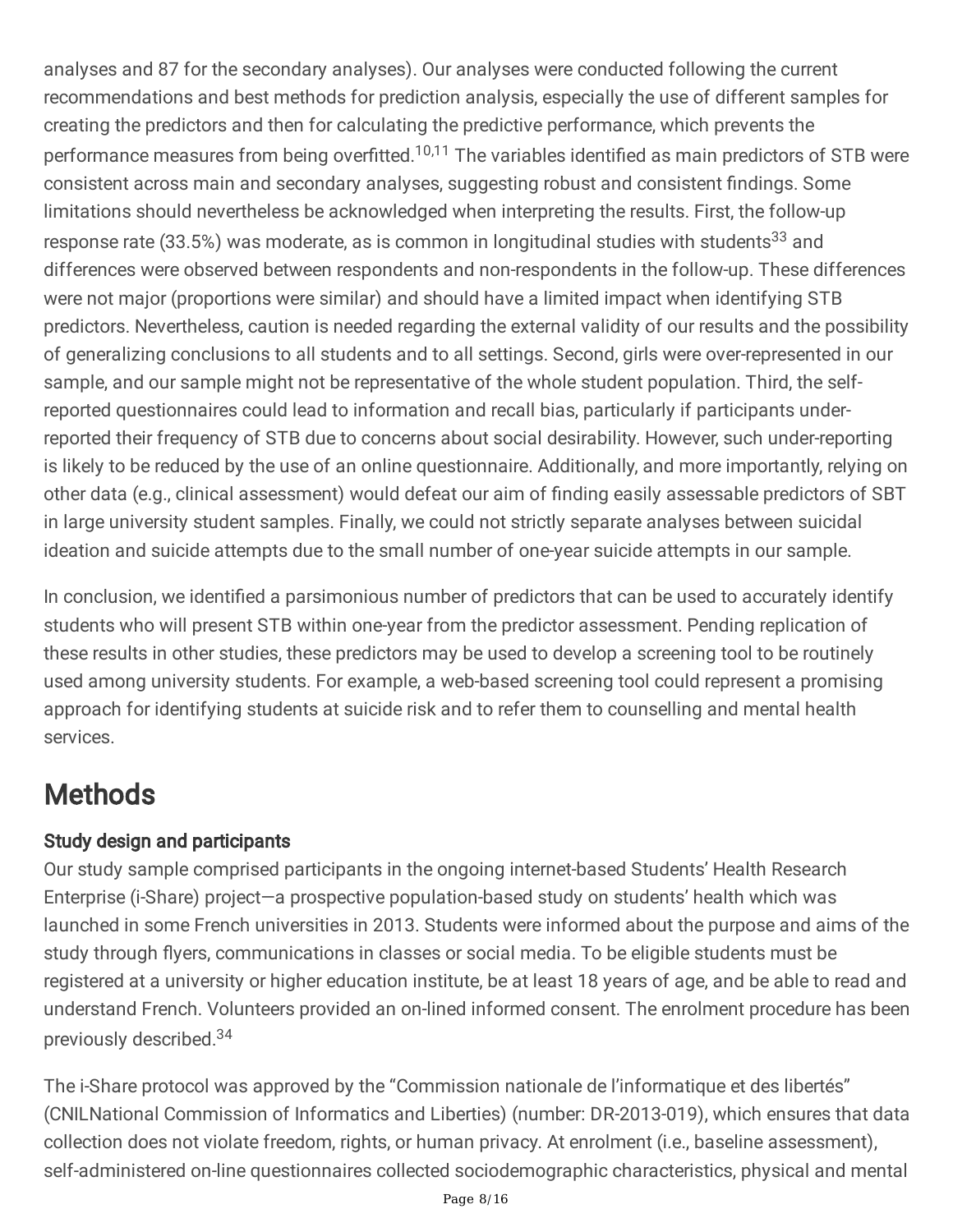health parameters, personal and familial history, living conditions, lifestyle habits, and substance use. One year later, students were invited by email to complete a follow-up questionnaire. Three reminder emails were sent at 14, 28, and 33 days following the invitation. For the present longitudinal study, we used data from a sample of students who were included in the i-Share cohort study between February 2013 and September 2019, who participated in the follow-up, and for whom data on STB were available.

Baseline information was available for 15, 667 students. These students were solicited to participate in the follow-up, and 5255 agreed to participate (33.5% response rate). At baseline, compared to the students who participated in the follow-up, the non-participants reported slightly more 12-month suicidal ideation (n = 2285, 22.0% vs. n = 1151, 21.9%; p = 0.0004) and more lifetime suicide attempts (n = 682, 6.6% vs. n = 298, 5.7%;  $p = 0.0004$ ). Additionally, the non-respondents were more likely boys (n = 2963, 25.9% vs. n = 1099, 20.9%; p < 0.0001). We did not observed differences between participants and nonparticipants for the year of study or parental depression history (Supplementary Table 1.). Among the respondents, 189 (3.6%) were excluded because they did not answer the STB-related questions. **Measures** 

The one-year follow-up questionnaire included questions about suicidal thoughts and suicide attempts during the last 12 months. Participants who reported having occasional or frequent suicidal thoughts and/or suicide attempts were coded as positive for STB.

We considered baseline assessments of 70 potential predictors (Supplementary Table 2.). These variables included socio-demographic characteristics (e.g., age, year of study, scholarship, and accommodation type), lifestyle habits (e.g., time spent on screens and sleep quality), familial characteristics (e.g., perceived parental support, parental divorce, and parental history of depression), physical health (e.g., handicap and perceived health), and substance use (e.g., tobacco and alcohol use). Baseline characteristics also included history of diagnosed psychiatric disorders, lifetime suicide attempts and suicidal thoughts during the 12 months preceding inclusion (latter called baseline STB). We measured several mental health parameters with validated scales: depression symptoms using the 9-item Patient Health Questionnaire (PHQ-9);<sup>35</sup> trait anxiety using the Spielberger State-Trait Anxiety Inventory (STAI-YB);<sup>36</sup> self-esteem using the Rosenberg scale;<sup>37</sup> perceived stress using the Perceived Stress Scale (PSS-4); $38$  and impulsivity using the Barratt Impulsivity Scale (BIS-11).  $39$ 

Childhood adversities are not investigated in the baseline questionnaire. In order to take into account these important potential predictors in our models, a subsample of 1911 participants was administered a supplementary questionnaire adapted from the Childhood trauma questionnaire.<sup>40</sup> This questionnaire included 17 variables assessing experiences of sexual abuse, physical or psychological maltreatment, or neglect (Supplementary Table 2).

### Statistical analyses

We first described the overall study sample and according to the gender. Continuous variables are expressed as mean ± standard error. Categorical variables are described as the proportion.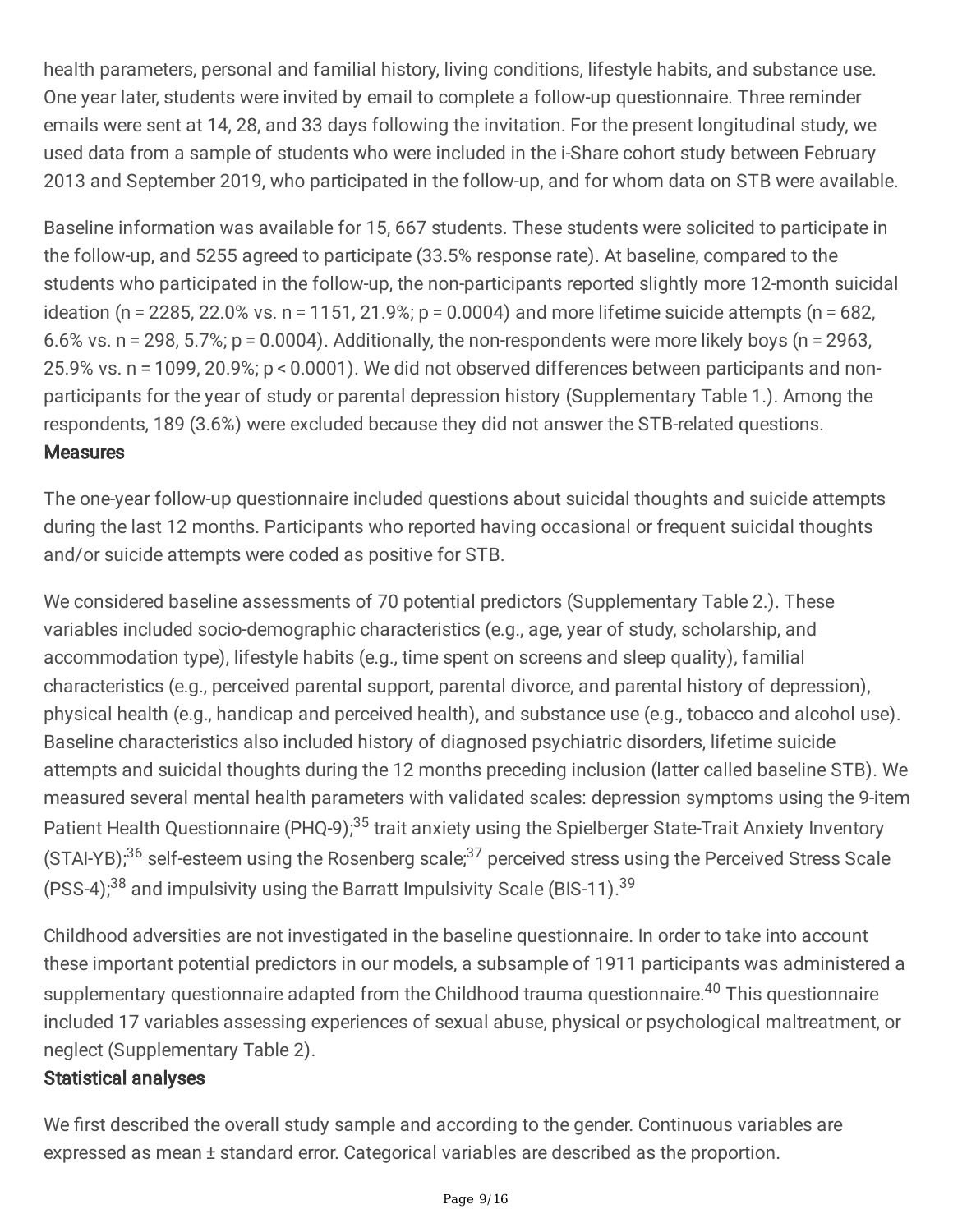Prediction of one-year STB. To predict STB we used a random forests model, which is a non-parametric ensemble machine learning method applicable for both classification and regression prediction.<sup>41</sup> This technique is broadly used due to its high performance and robustness, and because it enables the use of variables independently of type and distribution.<sup>42</sup> Random forests are based on the aggregation of a set of decision trees created through recursive bootstraps of the initial sample.<sup>43</sup> In each bootstrap sample, a decision tree is created using two-third of the observations. The remaining one-third, termed the out-ofbag sample, is used to obtain an unbiased performance measure of the created algorithm. This evaluation of prediction performance yields a measure termed the out-of-bag error, which represents the overall error of the algorithm in terms of outcome prediction. The out-of-bag sample is also used to calculate the relative importance of each variable for the prediction. To this end, the value of a given variable is randomly shifted in the out-of-bag sample, and any resulting change of the out-of-bag error reflects the variable's importance in the prediction. Finally, all individual decision trees are aggregated to create the final predictor algorithm. To carry out these analyses we used the *randomForest* and *caret* packages in SAS and R. Missing data on the predictors (2%) were handled using the R missForest algorithm<sup>44</sup> specifically designed to deal with missing data in random forest models.

Predictors. For the main analyses, the 70 potential predictors were included in the model. We then performed two secondary analyses. First, we re-estimated our models after removing baseline STB as they were potentially strong predictors of one-year STB.<sup>45</sup> Second, we re-estimated our models in the subsample including data on childhood adversity.

Evaluation of model performance. We evaluated the prediction quality of our models in the testing sample using the following performance metrics: (1) out-of-bag error, obtained using the out-of-bag sample of the training set, which represents the overall error in the prediction (ranges from 0%, indicating that no individual is correctly classified, to 100%, indicating that all individuals are correctly classified); (2) area under the curve  $(AUC)^{46}$  which measures the accuracy of discrimination performance represented by the predicted true positive rate against the false positive rate (ranges from 0.5, indicating prediction by chance, to 1, indicating perfect prediction); (3) sensitivity, representing the rate of actual cases (i.e. students reporting STB) identified by the algorithm; and (4) the positive predictive value, describing the proportion of algorithm-predicted cases that are also actual cases. To prevent these performances to be over-tted and to increase the generalizability of the prediction model, we estimated these indices through cross-validation. We therefore split randomly the initial dataset into 10-folds, we created the model using 9 of the 10 folds and tested on the remaining fold. We repeated this process until all the folds were used as test sets. The prediction metrics were then obtained from every test set.

All methods were carried out in accordance with the Transparent Reporting of a Multivariable Prediction Model for Individual Prognosis or Diagnosis (TRIPOD) statement for prediction model development (moons). 47

### Data availability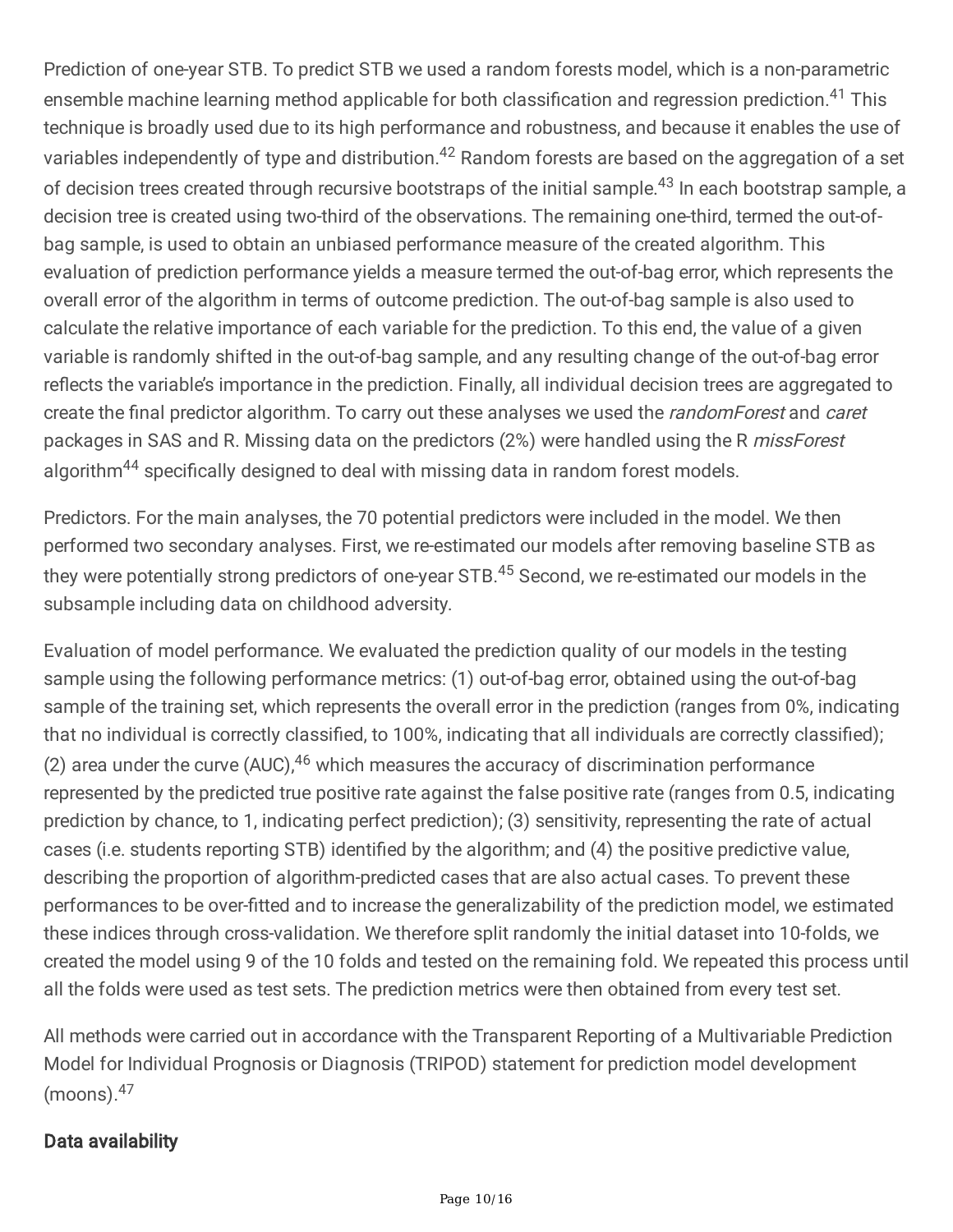The datasets used and/or analysed during the current study are available from the corresponding author on reasonable request.

## **Declarations**

### **Acknowledgments**

We would like to thank: the program 'Invest for the future' (reference ANR-10-COHO-05), the Nouvelle-Aquitaine Regional Council (Conseil Régional Nouvelle-Aquitaine) (grant N°4370420), the Bordeaux 'Initiatives d'excellence' (IdEx) program of the University of Bordeaux (ANR-10-IDEX-03-02), Public Health France (Santé Publique France), the National Cancer Institute (INCA), and the Medical Research Foundation (FRM). M.Macalli was supported by a PhD grant of the Nouvelle-Aquitaine Regional Council (grant N° 17 EURE-0019). M. Macalli et M. Navarro were supported by the PhD Digital Public Health Graduate School Program supported within the framework of the PIA3 (Investment for the Future) (project reference: 17-EURE-0019). The authors are grateful to the coordinating team of the i-Share project: Clothilde Pollet, Edwige Pereira, Marie Mougin, Elena Milesi, Aude Pouymayou and Garance Perret.

### Author Contributions

MM, MN et CT designed the study. MM et MN conducted the statistical analysis. MM, MN et CT wrote the first draft of the manuscript. All authors contributed to editing and commenting the final version.

### Competing interests

The author(s) declare no competing interests.

## References

- 1. Auerbach, R. P. et al. Mental disorders among college students in the World Health Organization World Mental Health Surveys. Psychol. Med.46, 2955-2970 (2016).
- 2. Auerbach, R. P. et al. Prevalence and distribution of mental disorders. J Abnorm Psychol.127, 623-638 (2018).
- 3. Mortier, P. et al. Suicidal Thoughts and Behaviors Among First-Year College Students: Results From the WMH-ICS Project. J Am Acad Child Adolesc Psychiatry.57, 263-273 (2018).
- 4. Blasco, M. J. et al. Predictive models for suicidal thoughts and behaviors among Spanish University students: rationale and methods of the UNIVERSAL (University & mental health) project. BMC Psychiatry.16, 122 (2016).
- 5. Auerbach, R. P. et al. Mental disorder comorbidity and suicidal thoughts and behaviors in the World Health Organization World Mental Health Surveys International College Student initiative. Int J Methods Psychiatr Res.28, e1752 (2019).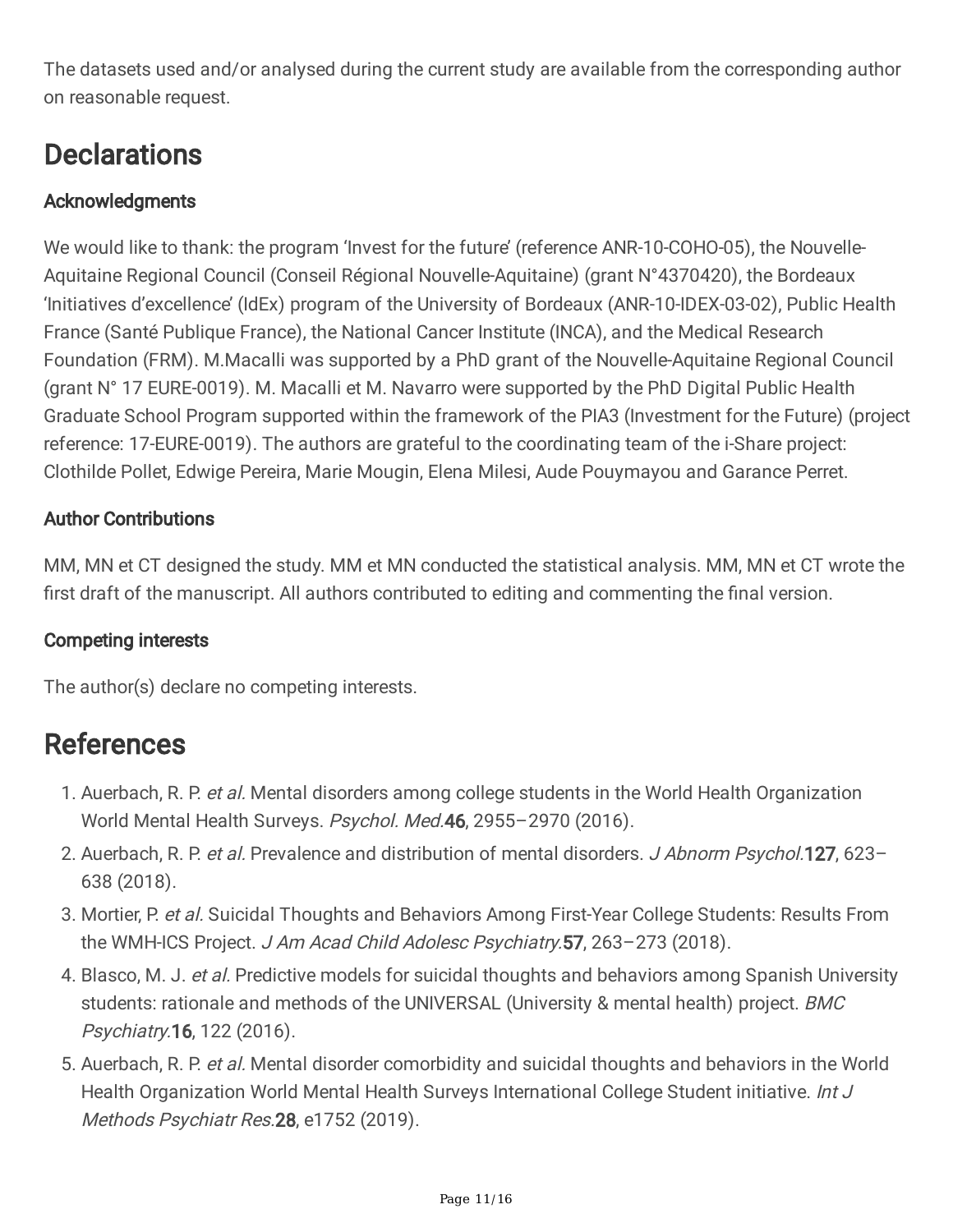- 6. Duffy, A. et al. Mental health care for university students: a way forward? Lancet Psychiatry.6, 885– 887 (2019).
- 7. Ream, G. L. The Interpersonal-Psychological Theory of Suicide in College Student Suicide Screening. Suicide Life Threat Behav. 46, 239-247 (2016).
- 8. Liu, C. H., Stevens, C., Wong, S. H. M., Yasui, M. & Chen, J. A. The prevalence and predictors of mental health diagnoses and suicide among U.S. college students: Implications for addressing disparities in service use. Depress Anxiety. 36, 8-17 (2019).
- 9. Wilcox, H. C. et al. Prevalence and predictors of persistent suicide ideation, plans, and attempts during college. J Affect Disord.127, 287-294 (2010).
- 10. Poldrack, R. A., Huckins, G. & Varoquaux, G. Establishment of Best Practices for Evidence for Prediction: A Review. JAMA Psychiatry.77, 534-540 (2020).
- 11. Bzdok, D., Varoquaux, G., Steyerberg, E. W. & Prediction Not Association, Paves the Road to Precision Medicine. JAMA Psychiatry.78, 127–128 (2021).
- 12. Ryan, E. P. & Oquendo, M. A. Suicide Risk Assessment and Prevention: Challenges and Opportunities. Focus. Am Psychiatr Publ.18, 88–99 (2020).
- 13. Franklin, J. C. et al. Risk factors for suicidal thoughts and behaviors: A meta-analysis of 50 years of research. Psychol. Bull.143, 187–232 (2017).
- 14. Walsh, C. G., Ribeiro, J. D. & Franklin, J. C. Predicting suicide attempts in adolescents with longitudinal clinical data and machine learning. J Child Psychol Psychiatry.59, 1261-1270 (2018).
- 15. Van Mens, K. et al. Predicting future suicidal behaviour in young adults, with different machine learning techniques: A population-based longitudinal study. J Affect Disord.15, 169-177 (2020).
- 16. Turecki, G. et al. Suicide and suicide risk. Nat Rev Dis Primers. 5, 74 (2019).
- 17. Gray, A. L., Hyde, T. M., Deep-Soboslay, A., Kleinman, J. E. & Sodhi, M. S. Sex differences in glutamate receptor gene expression in major depression and suicide. *Mol Psychiatry.* **20**, 1139 (2015).
- 18. Ruud, N., Løvseth, L. T., Ro, K. I. & Tyssen, R. Comparing mental distress and help-seeking among first-year medical students in Norway: results of two cross-sectional surveys 20 years apart. BMJ Open.10, e036968 (2020).
- 19. Shen, Y. et al. Detecting risk of suicide attempts among Chinese medical college students using a machine learning algorithm. J Affect Disord. 273, 18-23 (2020).
- 20. Mortier, P. et al. A Risk Algorithm for the Persistence of Suicidal Thoughts and Behaviors During College. J Clin Psychiatry.78, e828–36 (2017).
- 21. Angelakis, I., Austin, J. L. & Gooding, P. Association of Childhood Maltreatment With Suicide Behaviors Among Young People: A Systematic Review and Meta-analysis. JAMA Netw Open.3, e2012563 (2020).
- 22. Macalli, M., Côté, S. & Tzourio, C. Perceived parental support in childhood and adolescence as a tool for mental health screening in students: A longitudinal study in the i-Share cohort. J Affect Disord.266, 512–519 (2020).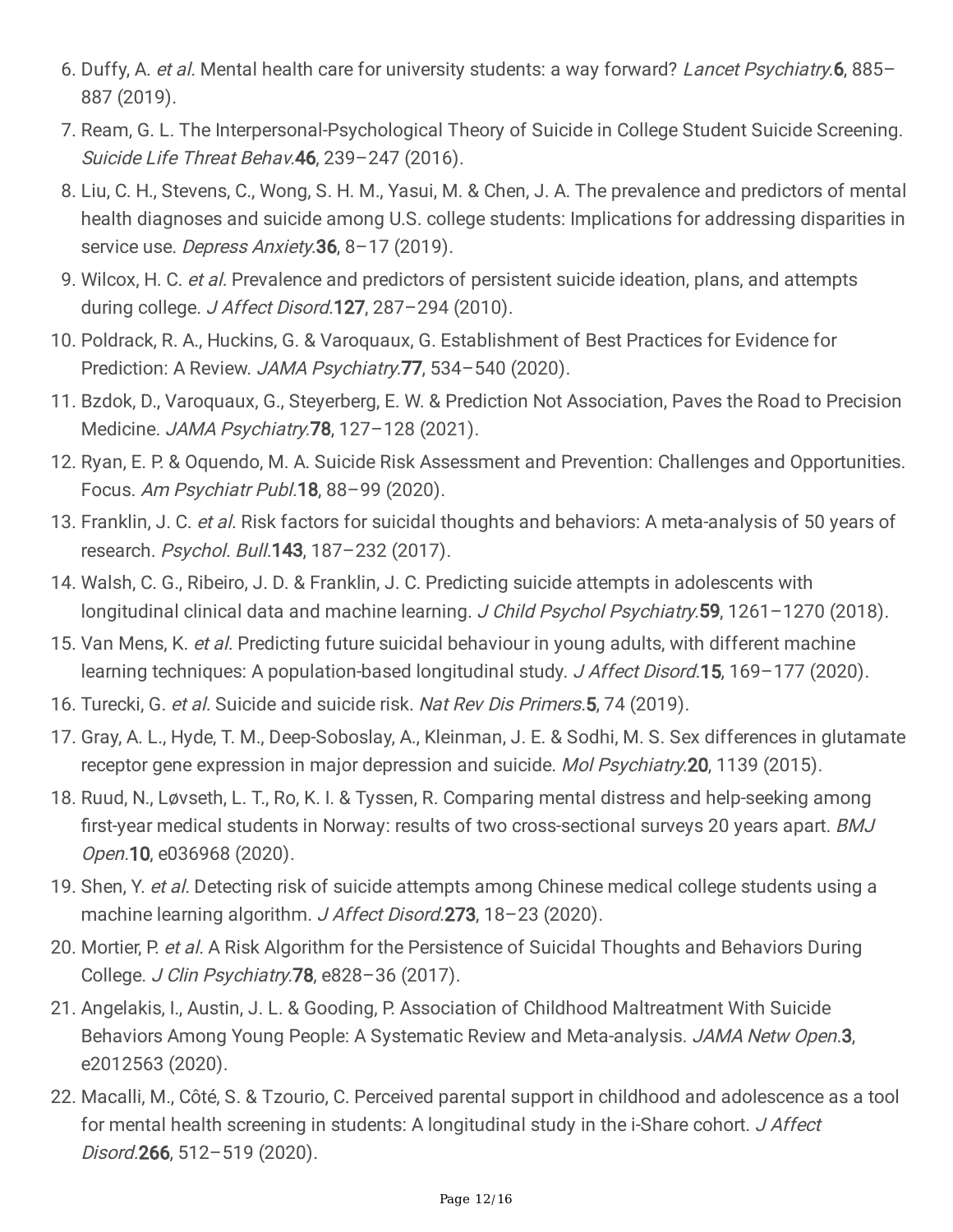- 23. Baldwin, J. R. et al. Population vs Individual Prediction of Poor Health From Results of Adverse Childhood Experiences Screening. JAMA Pediatr.https://doi.org/10.1001/jamapediatrics.2020.5602 (2021).
- 24. Ribeiro, J. D. et al. Self-injurious thoughts and behaviors as risk factors for future suicide ideation, attempts, and death: a meta-analysis of longitudinal studies. Psychol Med.46, 225-236 (2016).
- 25. Zalsman, G. et al. Suicide prevention strategies revisited: 10-year systematic review. Lancet Psychiatry.3, 646–659 (2016).
- 26. King, C. A. et al. Online suicide risk screening and intervention with college students: a pilot randomized controlled trial. J Consult Clin Psychol.83, 630-636 (2015).
- 27. Eisenberg, D., Gollust, S. E., Golberstein, E. & Hefner, J. L. Prevalence and correlates of depression, anxiety, and suicidality among university students. Am. J. Orthopsychiatry. 77, 534–542 (2007).
- 28. Fergusson, D. M., Beautrais, A. L. & Horwood, L. J. Vulnerability and resiliency to suicidal behaviours in young people. Psychol Med.  $33, 61 - 73$  (2003).
- 29. Arsandaux, J. et al. Pathways From ADHD Symptoms to Suicidal Ideation During College Years: A Longitudinal Study on the i-Share Cohort. J Atten Disord.https://doi.org/10.1177/1087054720915246 (2020).
- 30. Arsandaux, J., Galéra, C. & Salamon, R. The association of self-esteem and psychosocial outcomes in young adults: a 10-year prospective study. Child Adolesc Ment Health.https://doi.org/10.1111/camh.12392 (2020).
- 31. Arsandaux, J., Michel, G., Tournier, M., Tzourio, C. & Galéra, C. Is self-esteem associated with selfrated health among French college students? A longitudinal epidemiological study: the i-Share cohort. BMJ Open.9, e024500 (2019).
- 32. Harpin, V., Mazzone, L., Raynaud, J. P., Kahle, J. & Hodgkins, P. Long-Term Outcomes of ADHD: A Systematic Review of Self-Esteem and Social Function. J Atten Disord. 20, 295-305 (2016).
- 33. Ebert, D. D. et al. Prediction of major depressive disorder onset in college students. Depress Anxiety.36, 294–304 (2019).
- 34. Macalli, M. et al. Perceived parental support in childhood and adolescence and suicidal ideation in young adults: a cross-sectional analysis of the i-Share study. *BMC Psychiatry*.18, 373 (2018).
- 35. Kroenke, K., Spitzer, R. L. & Williams, J. B. The PHQ-9: validity of a brief depression severity measure. J Gen Intern Med.16, 606–613 (2001).
- 36. Laux, L., Glanzmann, P., Schaffner, P. & Spielberger, C. Das State-Trait Angstinventar: STAI. (ed (Beltz, Weinheim, 1981).
- 37. Rosenberg, M. Society and the Adolescent Self-Image (University Press, ed. Princeton, 1965).
- 38. Cohen, S., Kamarck, T. & Mermelstein, R. A global measure of perceived stress. J Health Soc Behav.24, 385–396 (1983).
- 39. Barratt, E. S. Impulsiveness and aggression. In: Violence and mental disorder: Developments in risk assessment61-79(The University of Chicago Press, (ed. Chicago, IL, US, 1994).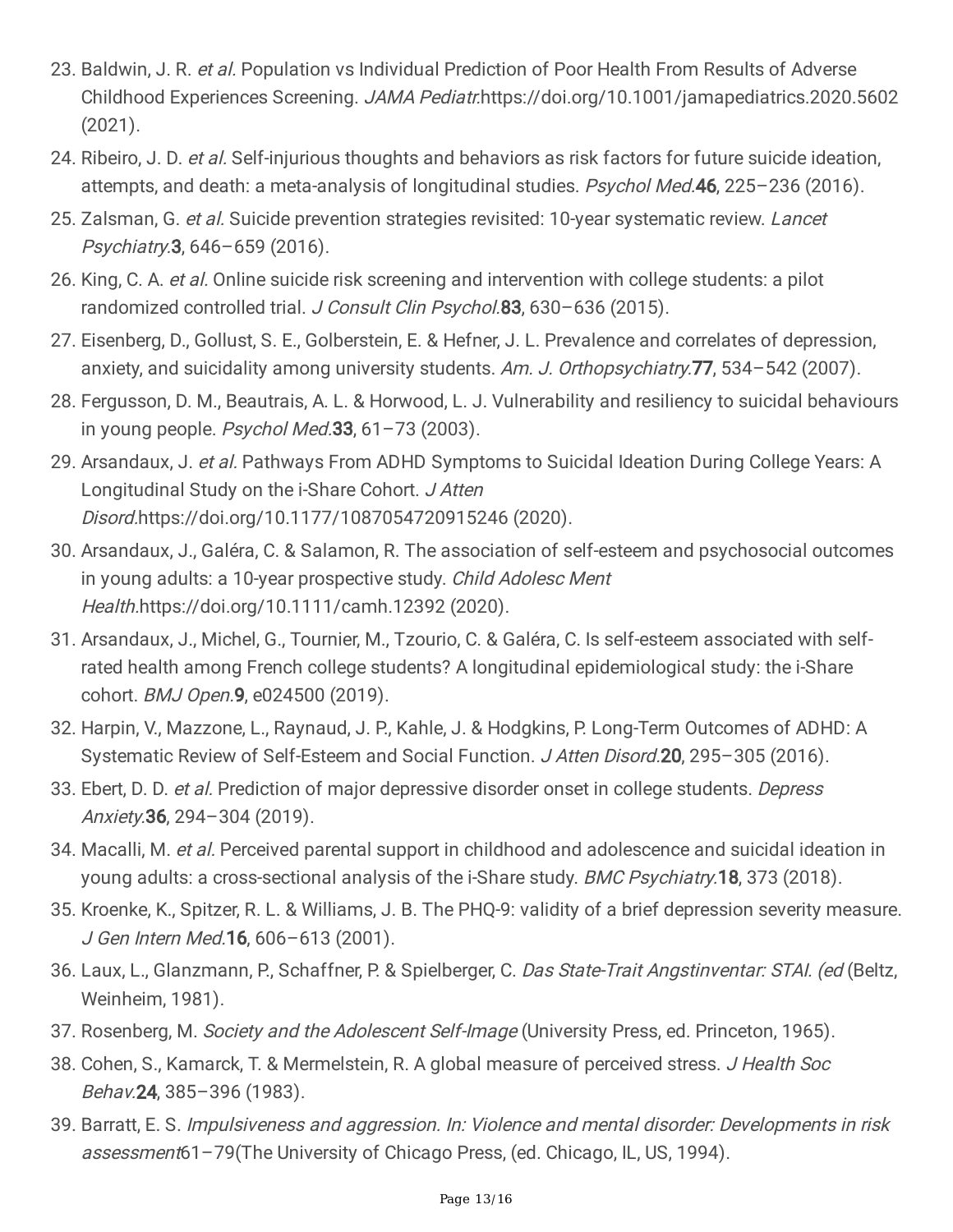- 40. Paquette, D., Laporte, L., Bigras, M. & Zoccolillo, M. Validation of the French version of the CTQ and prevalence of the history of maltreatment. Sante Ment Que. 29, 201 – 20. French(2004).
- 41. Shatte, A. B. R., Hutchinson, D. M. & Teague, S. J. Machine learning in mental health: a scoping review of methods and applications. Psychol Med.49, 1426-1448 (2019).
- 42. Kaur, A. & Kaur, K. An Empirical Study of Robustness and Stability of Machine Learning Classifiers in Software Defect Prediction. In: El-Alfy E-SM, Thampi SM, Takagi H, Piramuthu S, Hanne T, eds. Advances in Intelligent Informatics. Advances in Intelligent Systems and Computing. (ed. Springer International Publishing) 383–397(2015).
- 43. Breiman, L. Random Forests. Mach Learn. 45, 5-32 (2001).
- 44. Stekhoven, D. J. & Bühlmann, P. MissForest—non-parametric missing value imputation for mixed-type data. Bioinformatics.28, 112–118 (2012).
- 45. Zhang-James, Y. et al. Machine-Learning prediction of comorbid substance use disorders in ADHD youth using Swedish registry data. J Child Psychol Psychiatry.61, 1370-1379 (2020).
- 46. Singh, J. P., Desmarais, S. L. & Van Dorn, R. A. Measurement of predictive validity in violence risk assessment studies: a second-order systematic review. Behav Sci Law.31, 55-73 (2013).
- 47. Moons, K. G. M. al. Transparent Reporting of a multivariable prediction model for Individual Prognosis or Diagnosis (TRIPOD): explanation and elaboration. Ann Intern Med.162, W1-73 (2015).

## **Tables**

Table 1. Sample characteristics at baseline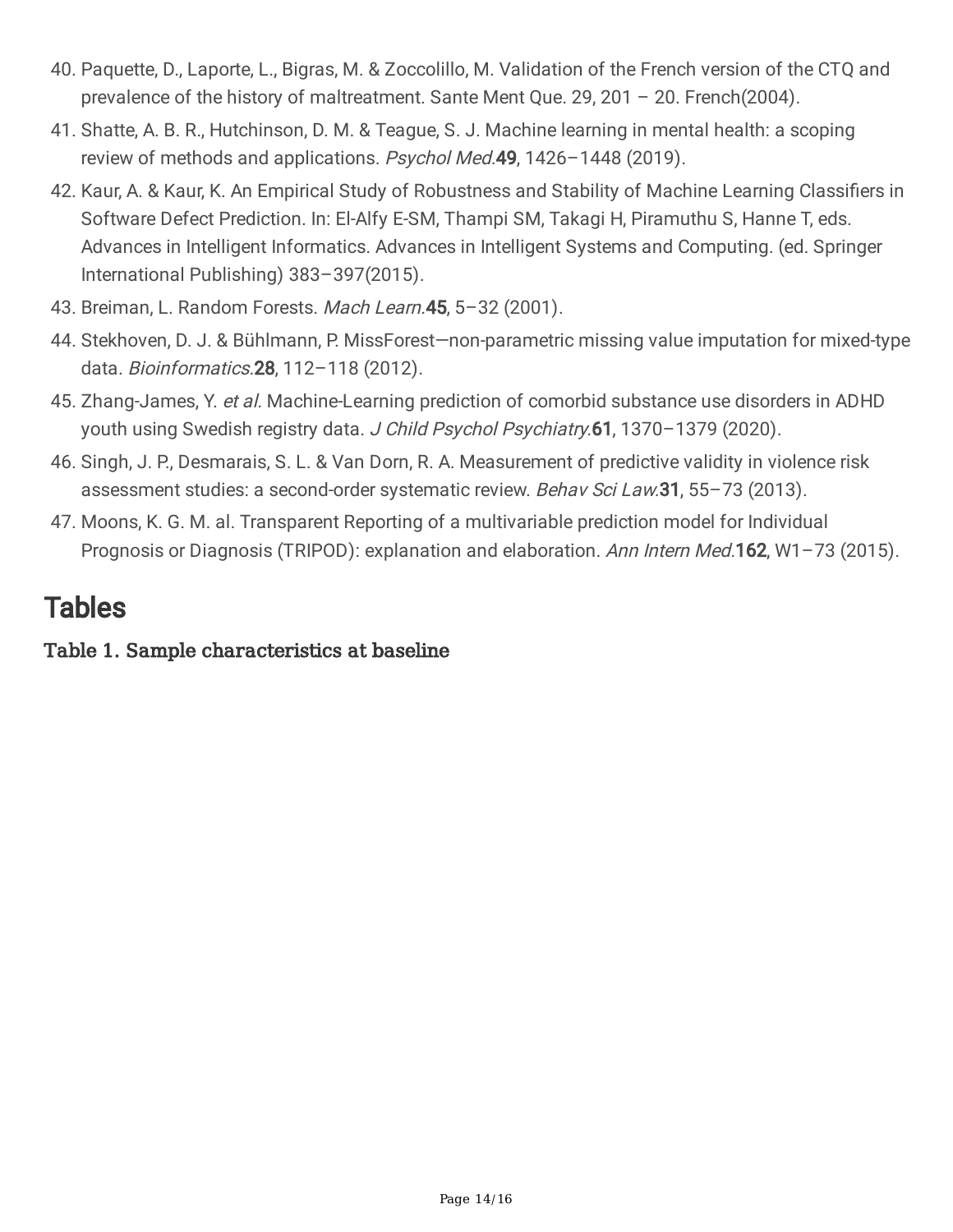|                                         | <b>Total Sample</b> | Girls       | <b>Boys</b> |
|-----------------------------------------|---------------------|-------------|-------------|
|                                         | $(n=5066)$          | $(n=4005)$  | $(n=1061)$  |
| Age in years, mean (SD)                 | 20.7(2.6)           | 20.7(2.6)   | 21.2(2.7)   |
| <b>Accommodation type</b>               |                     |             |             |
| At parents' home                        | 1496 (29.5)         | 1166 (29.1) | 330 (31.1)  |
| University residence                    | 569 (11.2)          | 442 (11.0)  | 127 (12.0)  |
| In apartment, couple, colocation        | 1276 (25.2)         | 1028 (25.7) | 248 (23.4)  |
| In apartment, alone                     | 1544 (30.5)         | 1216 (30.3) | 328 (30.9)  |
| Missing                                 | 181(3.6)            | 153(3.8)    | 28(2.6)     |
| Opinion on resources                    |                     |             |             |
| Satisfactory to very satisfactory       | 4182 (82.6)         | 3282 (82.0) | 900 (84.8)  |
| Unsatisfactory to totally               |                     |             |             |
| unsatisfactory                          | 884 (17.5)          | 723 (18.1)  | 161 (15.2)  |
| Year of study                           |                     |             |             |
| First year                              | 1932 (38.1)         | 1602 (40.0) | 330 (31.1)  |
| Second year and higher                  | 3134 (61.9)         | 2403 (60.0) | 731 (68.9)  |
| Perceived parental support in childhood |                     |             |             |
| Moderate to very high                   | 4623 (91.3)         | 3361 (91.4) | 962 (90.7)  |
| Low to none                             | 386 (7.6)           | 304(7.6)    | 82 (7.7)    |
| Missing                                 | 57(1.1)             | 40(1.0)     | 17(1.6)     |
| Parental divorce                        |                     |             |             |
| Yes                                     | 1484 (29.3)         | 1192 (29.8) | 292 (27.5)  |
| N <sub>0</sub>                          | 3447 (68.0)         | 2708 (67.6) | 739 (69.7)  |
| Missing                                 | 135(2.7)            | 105(2.6)    | 30(2.8)     |
| Paternal depression history             |                     |             |             |
| Yes                                     | 856 (16.9)          | 719 (18.0)  | 137 (12.9)  |
| N <sub>o</sub>                          | 3536 (69.8)         | 2758 (68.9) | 778 (73.3)  |
| Missing                                 | 674 (13.3)          | 528(13.2)   | 146 (13.8)  |
| Maternal depression history             |                     |             |             |
| Yes                                     | 1536 (30.3)         | 1256 (31.4) | 280 (26.4)  |
| N <sub>o</sub>                          | 3010 (59.4)         | 2346 (58.6) | 664 (62.6)  |
| Missing                                 | 520(10.3)           | 403(10.1)   | 117(11.0)   |
| 12-month suicidal ideation              |                     |             |             |
| Yes                                     | 1072 (21.2)         | 850 (21.2)  | 222 (20.9)  |
| No                                      | 3856 (76.1)         | 3038 (75.9) | 818 (77.1)  |
| Missing                                 | 138 (2.7)           | 117(2.9)    | 21(2.0)     |
| Lifetime suicide attempts               |                     |             |             |
| Yes                                     | 275(5.4)            | 228 (5.7)   | 47 (4.4)    |
| No                                      | 4696 (92.7)         | 3695 (92.3) | 1001 (94.3) |
| Missing                                 | 95(1.9)             | 82 (2.1)    | 13(1.2)     |

All data presented as n (%) unless otherwise noted.

## Table 2. Predictive performances metrics